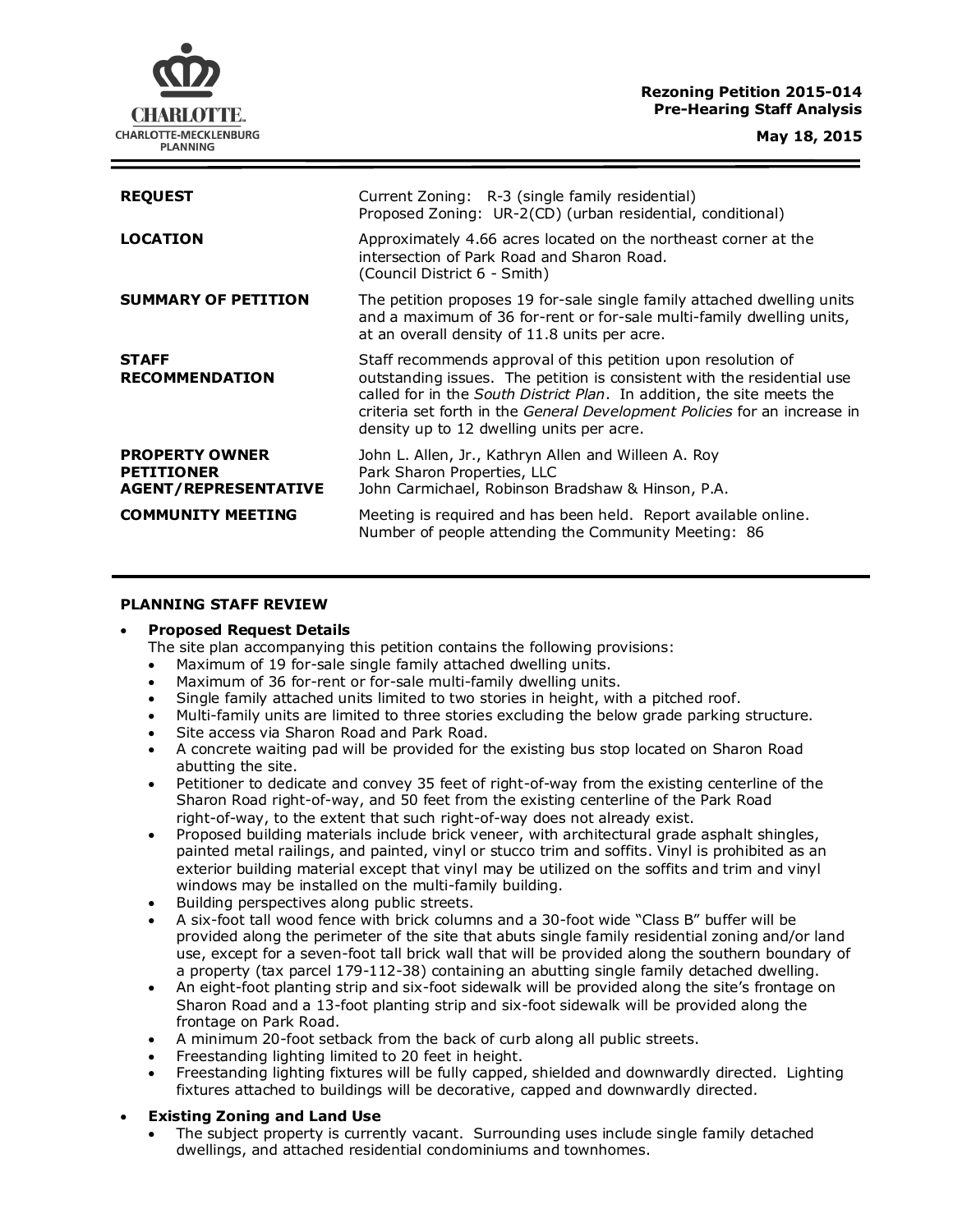# **Rezoning History in Area**

- There have been no rezonings in the immediate area in recent years.
- **Public Plans and Policies**
	- The *South District Plan* (1993) recommends residential land uses at this location.
	- The plan references the residential locational criteria of the *General Development Policies* (GDP) for areas of higher density. The site meets the *General Development Policies* (GDP) criteria for 12 dwelling units per acre.

| <b>Assessment Criteria</b>         | Density Category - up to 12 dua |
|------------------------------------|---------------------------------|
| Meeting with Staff                 | 1(Yes)                          |
| Sewer and Water Availability       | 2 (CMUD)                        |
| Land Use Accessibility             | 2 (Medium)                      |
| <b>Connectivity Analysis</b>       | 3 (Medium)                      |
| Road Network Evaluation            | 0(No)                           |
| Design Guidelines                  | 4 (Yes)                         |
| Other Opportunities or Constraints | <b>NA</b>                       |
| <b>Minimum Points Needed: 12</b>   | <b>Total Points: 12</b>         |

 The proposed request is consistent with the *South District Plan* and the *General Development Policies*.

**DEPARTMENT COMMENTS** (see full department reports online)

- **Charlotte Area Transit System:** No issues.
- **Charlotte Department of Neighborhood & Business Services:** No issues.
- **Transportation:** CDOT has the following comments:
	- 1. The future curb line of Sharon Road should accommodate 43 total feet of pavement width. Revise the site plan view to provide dimensions and notes, and revise notes under the heading of Transportation to reflect the following improvements:
		- a. Within the existing splitter island at the intersection of Park Road along Sharon Road, relocate the curb line to create a five-foot wide bicycle lane.
		- b. Along the site's frontage where existing curb and gutter is present, relocate the curb line to create a five-foot wide bicycle lane.
		- c. Establish the new back of curb location at 24 feet from center line where curb and gutter does not exist.
		- d. Along the entire Sharon Road frontage, replace the back of curb sidewalk with an eight-foot wide planting strip and a six-foot wide sidewalk.
		- e. Make necessary modifications at the splitter island such as relocating curb ramps, relocating pedestrian signal poles, remarking crosswalks, and any other modifications or various appurtenances deemed necessary by CDOT.
	- 2. Revise the site plan to include dedication of a minimum 50-foot wide easement in which the internal private street can be extended at a future date should the parcels to the north redevelop.
	- **Vehicle Trip Generation:** Current Zoning: 170 trips per day.
		- Proposed Zoning: 500 trips per day.
- **Charlotte Fire Department:** No comments received.
- **Charlotte-Mecklenburg Schools:** The development allowed under the existing zoning would generate three students, while the development allowed under the proposed zoning will produce three students. Therefore, the net change in the number of students generated from existing zoning to proposed zoning is zero students.
- **Charlotte-Mecklenburg Storm Water Services:** No issues.
- **Charlotte Water:** No issues.
- **Engineering and Property Management:** No issues.
- **Mecklenburg County Land Use and Environmental Services Agency:** No issues.